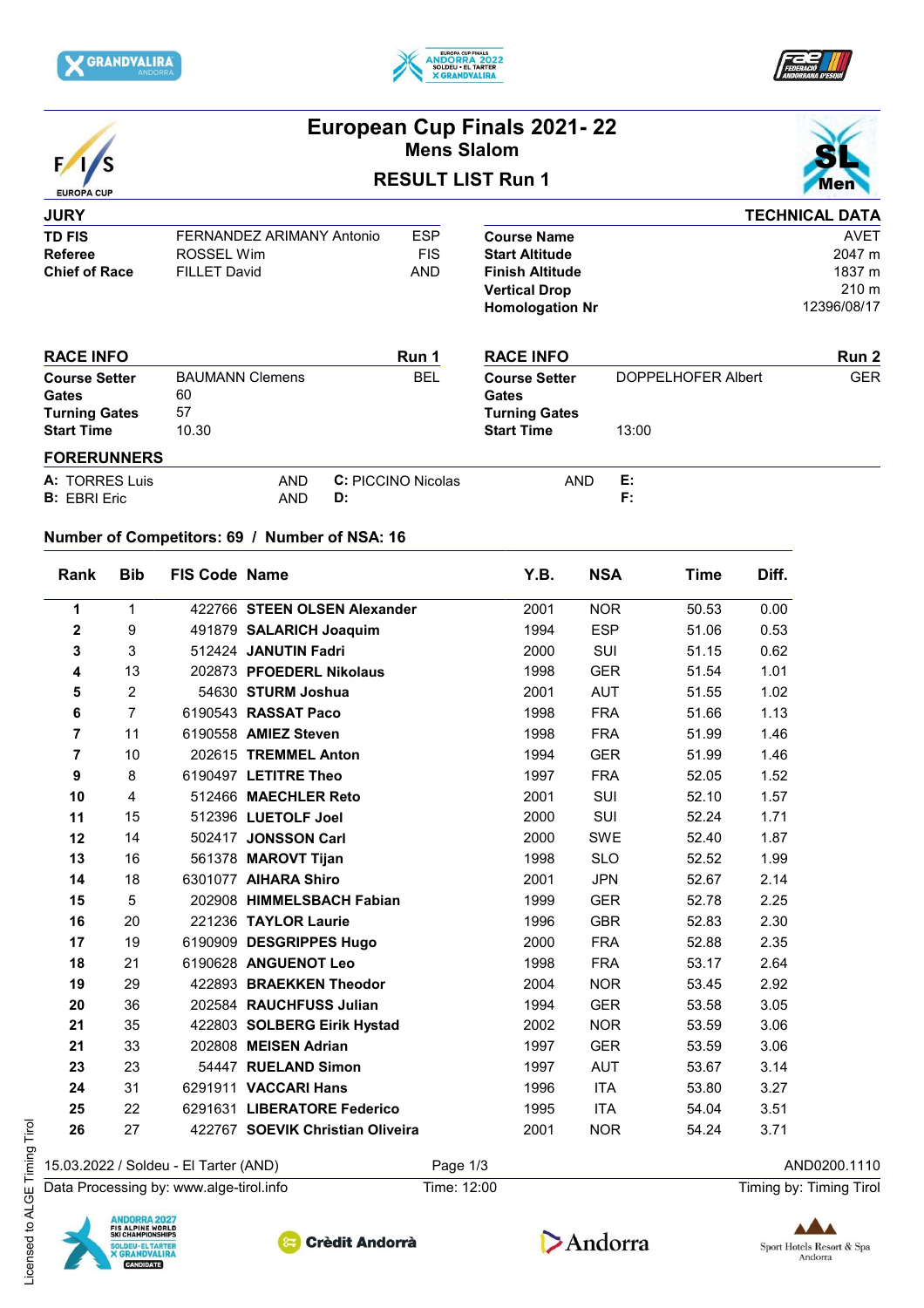

 $\overline{a}$ 





European Cup Finals 2021-22 **RESULT LIST Run 1** Curopean Cup Finals 2021-22

| <b>Rank</b>                       | <b>Bib</b> | <b>FIS Code Name</b> |                                  | Y.B. | <b>NSA</b> | <b>Time</b> | Diff. |  |  |
|-----------------------------------|------------|----------------------|----------------------------------|------|------------|-------------|-------|--|--|
| 27                                | 53         |                      | 60261 MAES Sam                   | 1998 | <b>BEL</b> | 54.32       | 3.79  |  |  |
| 28                                | 26         |                      | 491853 DEL CAMPO Juan            | 1994 | <b>ESP</b> | 54.44       | 3.91  |  |  |
| 29                                | 43         |                      | 512337 KUNZ Delio                | 1999 | SUI        | 54.61       | 4.08  |  |  |
| 30                                | 39         |                      | 422761 WAHLQVIST Filip           | 2001 | <b>NOR</b> | 54.64       | 4.11  |  |  |
| 31                                | 28         |                      | 6531963 STEFFEY George           | 1997 | <b>USA</b> | 54.70       | 4.17  |  |  |
| 32                                | 37         |                      | 54471 DORNER Thomas              | 1998 | <b>AUT</b> | 54.73       | 4.20  |  |  |
| 33                                | 34         |                      | 491876 PUENTE TASIAS Alejandro   | 1994 | <b>ESP</b> | 54.80       | 4.27  |  |  |
| 34                                | 32         |                      | 502319 BRAENDHOLM Jesper         | 1999 | <b>SWE</b> | 54.81       | 4.28  |  |  |
| 35                                | 24         |                      | 6293252 KASTLUNGER Tobias        | 1999 | <b>ITA</b> | 54.88       | 4.35  |  |  |
| 36                                | 25         |                      | 54729 PRAMSTALLER Kilian         | 2002 | <b>AUT</b> | 54.92       | 4.39  |  |  |
| 37                                | 41         |                      | 54598 OBERHAMBERGER Simon        | 2000 | <b>AUT</b> | 54.94       | 4.41  |  |  |
| 38                                | 52         |                      | 6532116 KRUPKA Jimmy             | 1998 | <b>USA</b> | 55.31       | 4.78  |  |  |
| 39                                | 51         |                      | 6291725 ZINGERLE Hannes          | 1995 | <b>ITA</b> | 55.60       | 5.07  |  |  |
| 40                                | 40         |                      | 492197 GARAY Aingeru             | 1998 | <b>ESP</b> | 55.63       | 5.10  |  |  |
| 41                                | 63         |                      | 54628 FEURSTEIN Lukas            | 2001 | <b>AUT</b> | 55.66       | 5.13  |  |  |
| 42                                | 58         |                      | 6191334 ELEZI CANNAFERINA Alban  | 2003 | <b>FRA</b> | 55.75       | 5.22  |  |  |
| 43                                | 56         |                      | 6294327 BARBERA Corrado          | 2002 | <b>ITA</b> | 55.85       | 5.32  |  |  |
| 44                                | 46         |                      | 422609 STRAND Andreas            | 1998 | <b>NOR</b> | 55.94       | 5.41  |  |  |
| 45                                | 49         |                      | 422764 ZIMMER Oscar              | 2001 | <b>NOR</b> | 56.31       | 5.78  |  |  |
| 46                                | 55         |                      | 6293976 DI PAOLO Gianlorenzo     | 2001 | <b>ITA</b> | 56.48       | 5.95  |  |  |
| 47                                | 54         |                      | 6190547 LAGIER Jeremie           | 1998 | <b>FRA</b> | 56.50       | 5.97  |  |  |
| 48                                | 50         |                      | 6532354 GILE Bridger             | 1999 | <b>USA</b> | 56.62       | 6.09  |  |  |
| 49                                | 47         |                      | 20442 RIUS GIMENEZ Alex          | 1998 | <b>AND</b> | 56.75       | 6.22  |  |  |
| 50                                | 59         |                      | 6532592 RITCHIE Benjamin         | 2000 | <b>USA</b> | 57.10       | 6.57  |  |  |
| 51                                | 62         |                      | 20378 ESTEVE Axel                | 1994 | <b>AND</b> | 57.17       | 6.64  |  |  |
| 52                                | 60         |                      | 502617 AX SWARTZ Fabian          | 2004 | <b>SWE</b> | 57.32       | 6.79  |  |  |
| 53                                | 68         |                      | 20463 CORNELLA GUITART Xavier    | 2001 | <b>AND</b> | 59.58       | 9.05  |  |  |
| 54                                | 66         |                      | 20460 GABRIEL GUTIERREZ Bartumeu | 2000 | <b>AND</b> | 59.79       | 9.26  |  |  |
| 55                                | 12         |                      | 6532163 SEYMOUR Jett             | 1998 | <b>USA</b> | 1:00.30     | 9.77  |  |  |
| <b>DID NOT FINISH Run 1: (14)</b> |            |                      |                                  |      |            |             |       |  |  |
|                                   | 69         |                      | 30488 GRAVIER Tiziano            | 2002 | ARG        |             |       |  |  |
|                                   | 67         |                      | 430810 MICHALIK Michal           | 2000 | <b>POL</b> |             |       |  |  |
|                                   | 65         |                      | 512403 SPOERRI Nick              | 2000 | SUI        |             |       |  |  |
|                                   | 64         |                      | 512273 SPARR Maurus              | 1998 | SUI        |             |       |  |  |
|                                   | 61         |                      | 54574 MEISSL Christoph           | 2000 | <b>AUT</b> |             |       |  |  |
|                                   | 57         |                      | 502590 ERMESKOG Lucas            | 2003 | <b>SWE</b> |             |       |  |  |
|                                   | 48         |                      | 60256 VERBEKE Tom                | 1997 | <b>BEL</b> |             |       |  |  |
|                                   | 45         |                      | 60236 VAN DEN BROECKE Dries      | 1995 | <b>BEL</b> |             |       |  |  |
|                                   | 44         |                      | 6293764 SACCARDI Tommaso         | 2001 | <b>ITA</b> |             |       |  |  |
|                                   | 42         |                      | 6190876 ORECCHIONI Diego         | 2000 | <b>FRA</b> |             |       |  |  |
|                                   | 38         |                      | 203026 WITTE Linus               | 2001 | <b>GER</b> |             |       |  |  |

15.03.2022 / Soldeu - El Tarter (AND) Page 2/3 AND0200.1110

Data Processing by: www.alge-tirol.info Time: 12:00 Time: 12:00 Timing by: Timing by: Timing Tirol